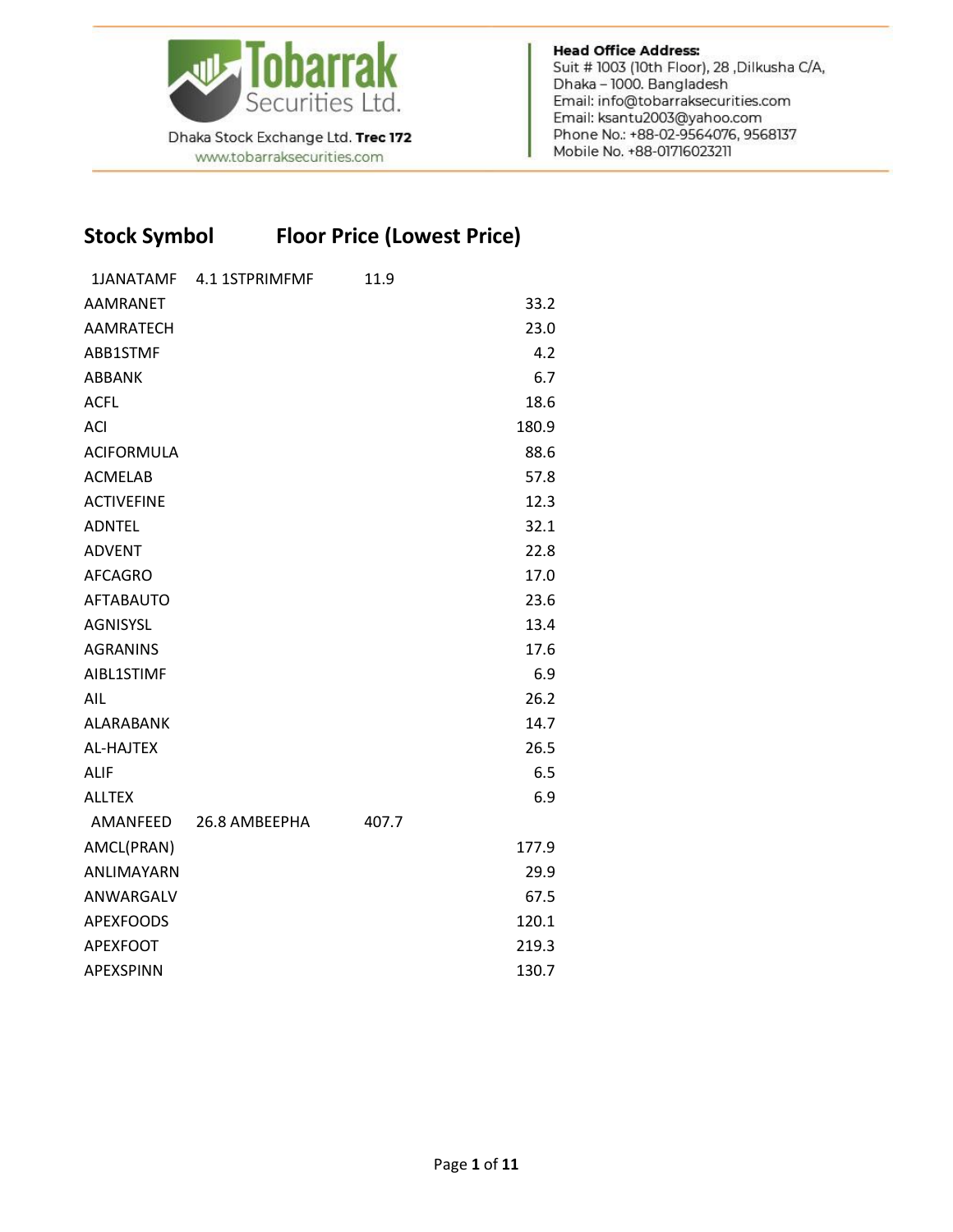

www.tobarraksecurities.com

| APEXTANRY         | 106.9 APOLOISPAT |      | 2.8 ARAMIT | 207.8  |
|-------------------|------------------|------|------------|--------|
| ARAMITCEM         | 11.7             |      |            |        |
| ARGONDENIM        |                  |      |            | 19.2   |
| <b>ASIAINS</b>    |                  |      |            | 17.0   |
|                   |                  |      |            |        |
| <b>ASIAPACINS</b> |                  |      |            | 19.0   |
| <b>ATCSLGF</b>    |                  |      |            | 6.8    |
| <b>ATLASBANG</b>  |                  |      |            | 109.4  |
| <b>AZIZPIPES</b>  |                  |      |            | 97.5   |
| <b>BANGAS</b>     |                  |      |            | 116.9  |
| <b>BANKASIA</b>   |                  |      |            | 16.2   |
| <b>BARKAPOWER</b> |                  |      |            | 19.8   |
| <b>BATASHOE</b>   |                  |      |            | 693.2  |
| <b>BATBC</b>      |                  |      |            | 907.6  |
| <b>BAYLEASING</b> |                  |      |            | 11.1   |
| <b>BBS</b>        |                  |      |            | 16.2   |
| <b>BBSCABLES</b>  |                  |      |            | 54.6   |
| <b>BDAUTOCA</b>   |                  |      |            | 147.3  |
| <b>BDCOM</b>      |                  |      |            | 17.0   |
| <b>BDFINANCE</b>  |                  |      |            | 7.9    |
| <b>BDLAMPS</b>    |                  |      |            | 112.7  |
| <b>BDSERVICE</b>  |                  |      |            | 5.2    |
| <b>BDTHAI</b>     |                  |      |            | 10.0   |
| <b>BDWELDING</b>  |                  |      |            | 14.2   |
| <b>ВЕАСННАТСН</b> |                  |      |            | 13.6   |
| <b>BEACONPHAR</b> |                  |      |            | 60.7   |
| <b>BENGALWTL</b>  |                  |      |            | 17.0   |
| <b>BERGERPBL</b>  |                  |      |            | 1308.6 |
| <b>BEXIMCO</b>    | 13.0 BGIC        | 22.5 |            |        |
| <b>BIFC</b>       |                  |      |            | 2.6    |
| <b>BNICL</b>      |                  |      |            | 17.1   |
| <b>BPML</b>       |                  |      |            | 39.9   |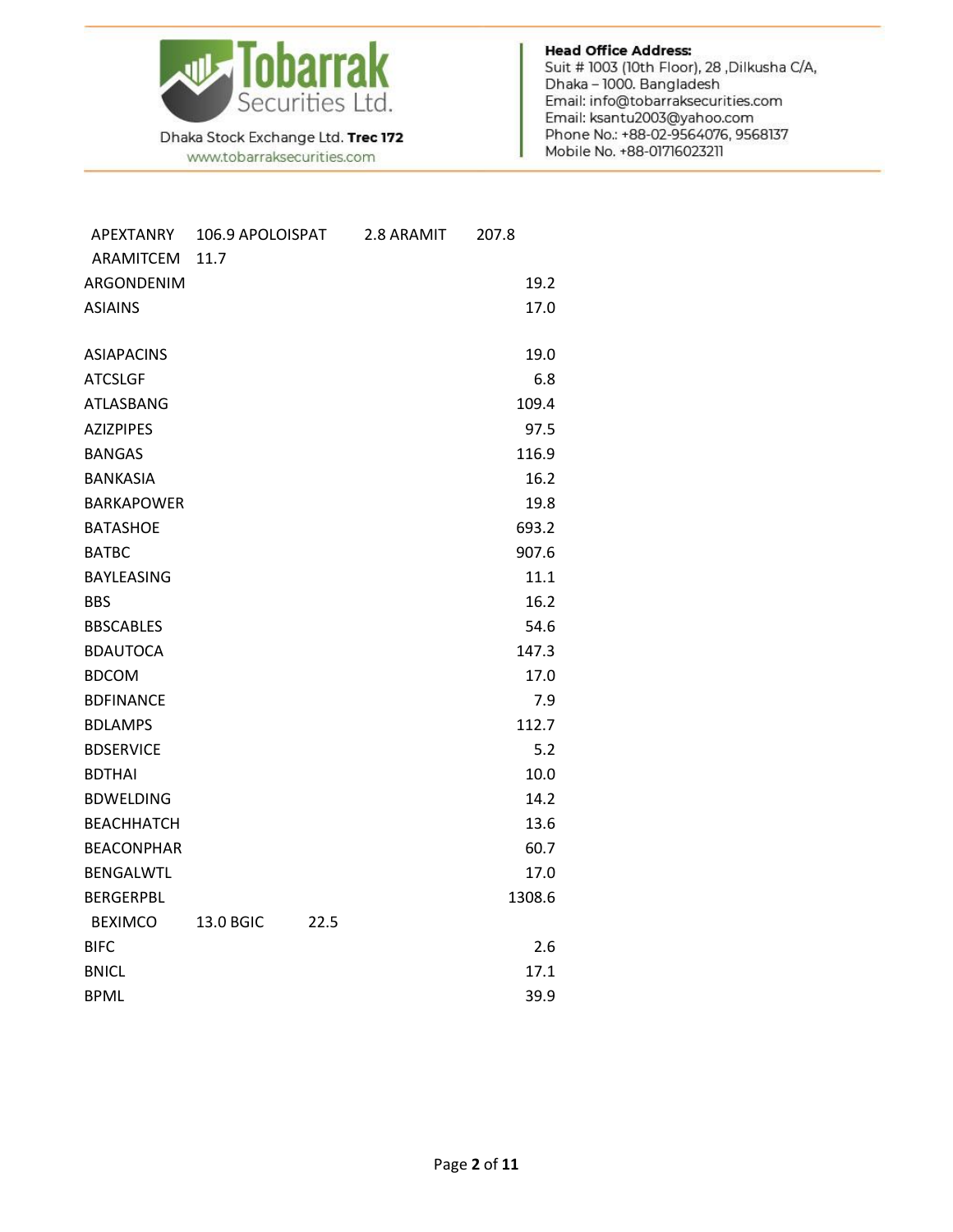

www.tobarraksecurities.com

| <b>BRACBANK</b>   |                    |      | 31.9  |
|-------------------|--------------------|------|-------|
| <b>BSC</b>        |                    |      | 38.2  |
| <b>BSCCL</b>      |                    |      | 77.5  |
| <b>BSRMLTD</b>    |                    |      | 53.5  |
| <b>BSRMSTEEL</b>  |                    |      | 33.6  |
| <b>BXPHARMA</b>   |                    |      | 60.7  |
| <b>BXSYNTH</b>    |                    |      | 3.2   |
| CAPMBDBLMF        |                    |      | 6.9   |
| <b>CAPMIBBLMF</b> |                    |      | 6.9   |
| <b>CENTRALINS</b> |                    |      | 22.8  |
| <b>CENTRALPHL</b> | 12.0 CITYBANK 16.2 |      |       |
| <b>CITYGENINS</b> |                    |      | 13.1  |
| <b>CNATEX</b>     |                    |      | 1.7   |
| CONFIDCEM         |                    |      | 97.0  |
| <b>CONTININS</b>  |                    |      | 18.3  |
| <b>COPPERTECH</b> |                    |      | 20.7  |
| <b>CVOPRL</b>     |                    |      | 115.4 |
| <b>DACCADYE</b>   |                    |      | 2.9   |
| <b>DAFODILCOM</b> |                    |      | 53.4  |
| <b>DBH</b>        |                    |      | 92.6  |
| <b>DBH1STMF</b>   | 6.9 DELTALIFE      | 58.0 |       |
| DELTASPINN        |                    |      | 3.5   |
| <b>DESCO</b>      |                    |      | 34.8  |
| <b>DESHBANDHU</b> |                    |      | 10.4  |
| <b>DHAKABANK</b>  |                    |      | 9.9   |
| <b>DHAKAINS</b>   |                    |      | 24.0  |
| <b>DOREENPWR</b>  |                    |      | 57.1  |
| <b>DSHGARME</b>   |                    |      | 102.7 |
| <b>DSSL</b>       |                    |      | 9.5   |
| <b>DULAMIACOT</b> |                    |      | 48.1  |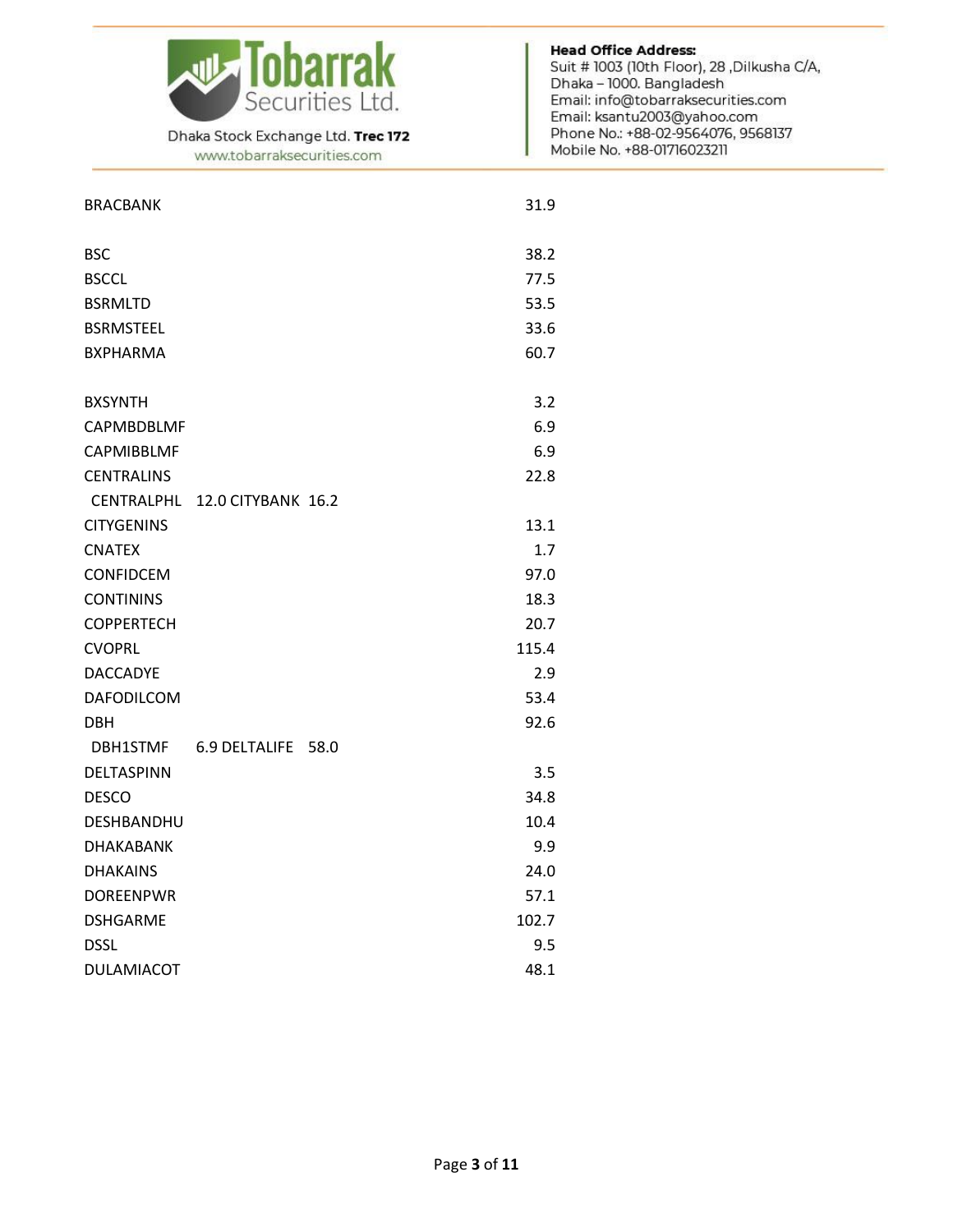

www.tobarraksecurities.com

| <b>DUTCHBANGL</b> |                              |      | 56.9  |
|-------------------|------------------------------|------|-------|
| EASTERNINS        | 29.8 EASTLAND 20.0           |      |       |
| <b>EASTRNLUB</b>  |                              |      | 804.0 |
| EBL.              |                              |      | 30.9  |
| <b>EBL1STMF</b>   |                              |      | 4.1   |
| <b>EBLNRBMF</b>   |                              |      | 4.3   |
| <b>ECABLES</b>    |                              |      | 140.1 |
| <b>EHL</b>        |                              |      | 38.7  |
|                   | EMERALDOIL 9.5 ENVOYTEX 21.2 |      |       |
| <b>ESQUIRENIT</b> |                              |      | 21.9  |
|                   |                              |      |       |
| <b>ETL</b>        |                              |      | 8.2   |
| EXIM1STMF         |                              |      | 4.1   |
| <b>EXIMBANK</b>   |                              |      | 8.6   |
| <b>FAMILYTEX</b>  |                              |      | 1.8   |
| <b>FARCHEM</b>    |                              |      | 9.8   |
| <b>FAREASTFIN</b> |                              |      | 2.4   |
| <b>FAREASTLIF</b> |                              |      | 40.1  |
| <b>FASFIN</b>     |                              |      | 4.0   |
| <b>FBFIF</b>      |                              |      | 3.3   |
| <b>FEDERALINS</b> |                              |      | 10.2  |
| <b>FEKDIL</b>     |                              |      | 8.8   |
| <b>FINEFOODS</b>  |                              |      | 41.9  |
| <b>FIRSTFIN</b>   |                              |      | 4.8   |
| <b>FIRSTSBANK</b> |                              |      | 8.2   |
| <b>FORTUNE</b>    |                              |      | 15.9  |
|                   | FUWANGCER 6.7 FUWANGFOOD     | 11.6 |       |
| <b>GBBPOWER</b>   |                              |      | 12.4  |
| <b>GEMINISEA</b>  |                              |      | 144.3 |
| <b>GENEXIL</b>    |                              |      | 54.7  |
| <b>GENNEXT</b>    |                              |      | 2.2   |
| <b>GHAIL</b>      |                              |      | 16.7  |
| <b>GHCL</b>       |                              |      | 31.0  |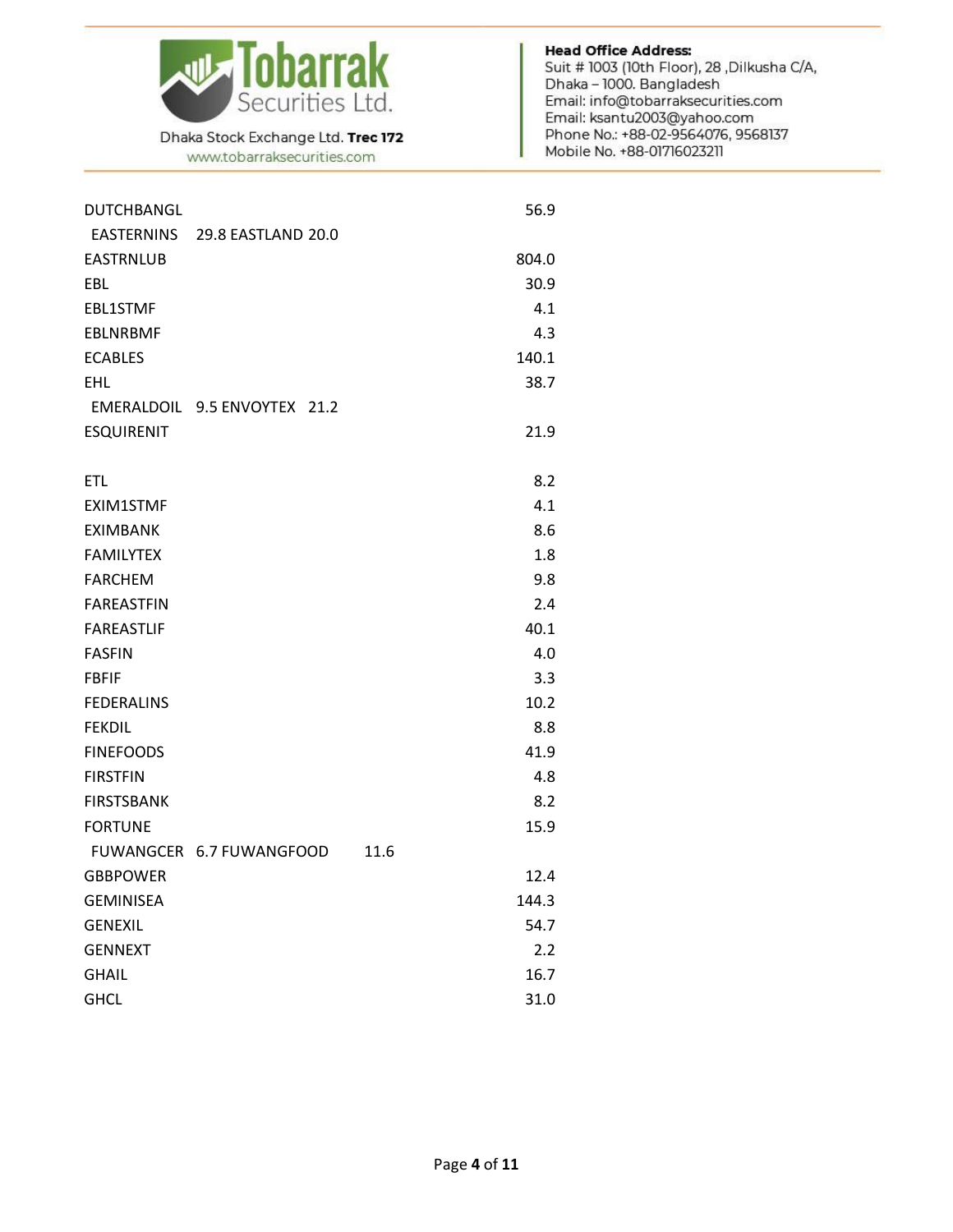

www.tobarraksecurities.com

| <b>GLAXOSMITH</b>                 |      | 2046.3 |
|-----------------------------------|------|--------|
| <b>GLOBALINS</b>                  |      | 14.1   |
| <b>GOLDENSON</b>                  |      | 5.5    |
| GP                                |      | 238.8  |
| <b>GPHISPAT</b><br>24.3 GQBALLPEN | 66.1 |        |
| <b>GRAMEENS2</b>                  |      | 11.1   |
| <b>GREENDELMF</b>                 |      | 6.5    |
| GREENDELT                         |      | 47.3   |
| <b>GSPFINANCE</b>                 |      | 12.2   |
| <b>HAKKANIPUL</b>                 |      | 74.0   |
| <b>HEIDELBCEM</b>                 |      | 137.3  |
| <b>HFL</b>                        |      | 15.7   |
| <b>HRTEX</b>                      |      | 32.2   |
| <b>HWAWELLTEX</b>                 |      | 31.2   |
|                                   |      |        |
| <b>IBNSINA</b>                    |      | 217.7  |
| <b>IBP</b>                        |      | 19.1   |
| ICB                               |      | 68.4   |
| <b>ICB3RDNRB</b>                  |      | 5.3    |
| ICBAGRANI1                        |      | 6.2    |
| ICBAMCL2ND                        |      | 7.7    |
| ICBEPMF1S1                        |      | 6.2    |
| <b>ICBIBANK</b>                   |      | 2.8    |
| <b>ICBSONALI1</b>                 |      | 7.6    |
| <b>IDLC</b>                       |      | 41.9   |
| <b>IFADAUTOS</b>                  |      | 38.5   |
| <b>IFIC</b>                       |      | 8.6    |
| <b>IFIC1STMF</b>                  |      | 4.6    |
| IFILISLMF1                        |      | 5.6    |
| <b>ILFSL</b>                      |      | 4.2    |
| <b>IMAMBUTTON</b>                 |      | 19.1   |
| <b>INTECH</b>                     |      | 19.6   |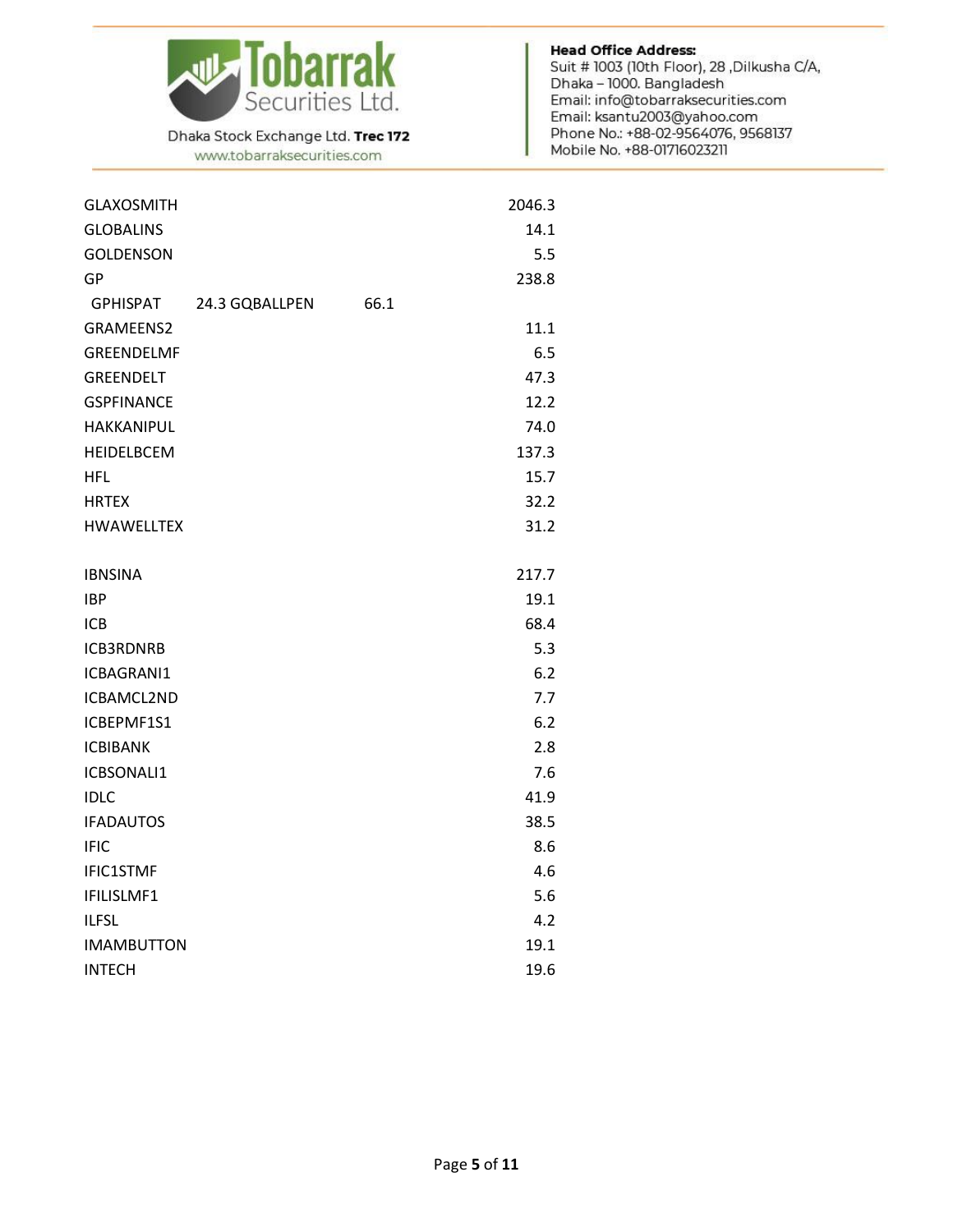

www.tobarraksecurities.com

| <b>INTRACO</b>                     | 12.7   |
|------------------------------------|--------|
| <b>IPDC</b>                        | 22.6   |
| <b>ISLAMIBANK</b>                  | 16.7   |
| <b>ISLAMICFIN</b>                  | 12.1   |
| <b>ISLAMIINS</b>                   | 20.9   |
| <b>ISNLTD</b>                      | 33.8   |
| <b>ITC</b>                         | 29.4   |
| <b>JAMUNABANK</b>                  | 16.0   |
| <b>JAMUNAOIL</b>                   | 138.2  |
| <b>JANATAINS</b>                   | 14.7   |
| JMISMDL<br>282.0 JUTESPINN         | 76.4   |
| KARNAPHULI                         | 19.0   |
| KAY&QUE                            | 207.4  |
| <b>KBPPWBIL</b>                    | 6.1    |
| <b>KDSALTD</b>                     | 38.6   |
| KEYACOSMET 2.5 KOHINOOR 472.8      |        |
| <b>KPCL</b>                        | 45.3   |
| KPPL<br>17.6 KTL<br>9.3 LANKABAFIN | 12.9   |
| <b>LEGACYFOOT</b>                  | 62.9   |
| <b>LHBL</b>                        | 35.9   |
| LIBRAINFU                          | 492.5  |
| 1212.1 LRGLOBMF1<br>LINDEBD        | 5.8    |
| <b>MAKSONSPIN</b>                  | 5.1    |
| <b>MALEKSPIN</b>                   | 12.8   |
| <b>MARICO</b>                      | 1562.5 |
| <b>MATINSPINN</b>                  | 32.8   |
| <b>MBL1STMF</b>                    | 6.5    |
| <b>MEGCONMILK</b>                  | 10.0   |
| <b>MEGHNACEM</b>                   | 72.6   |
| <b>MEGHNALIFE</b>                  | 43.1   |
| <b>MEGHNAPET</b>                   | 8.8    |
| MERCANBANK<br>10.6 MERCINS 24.6    |        |
| <b>METROSPIN</b>                   | 8.5    |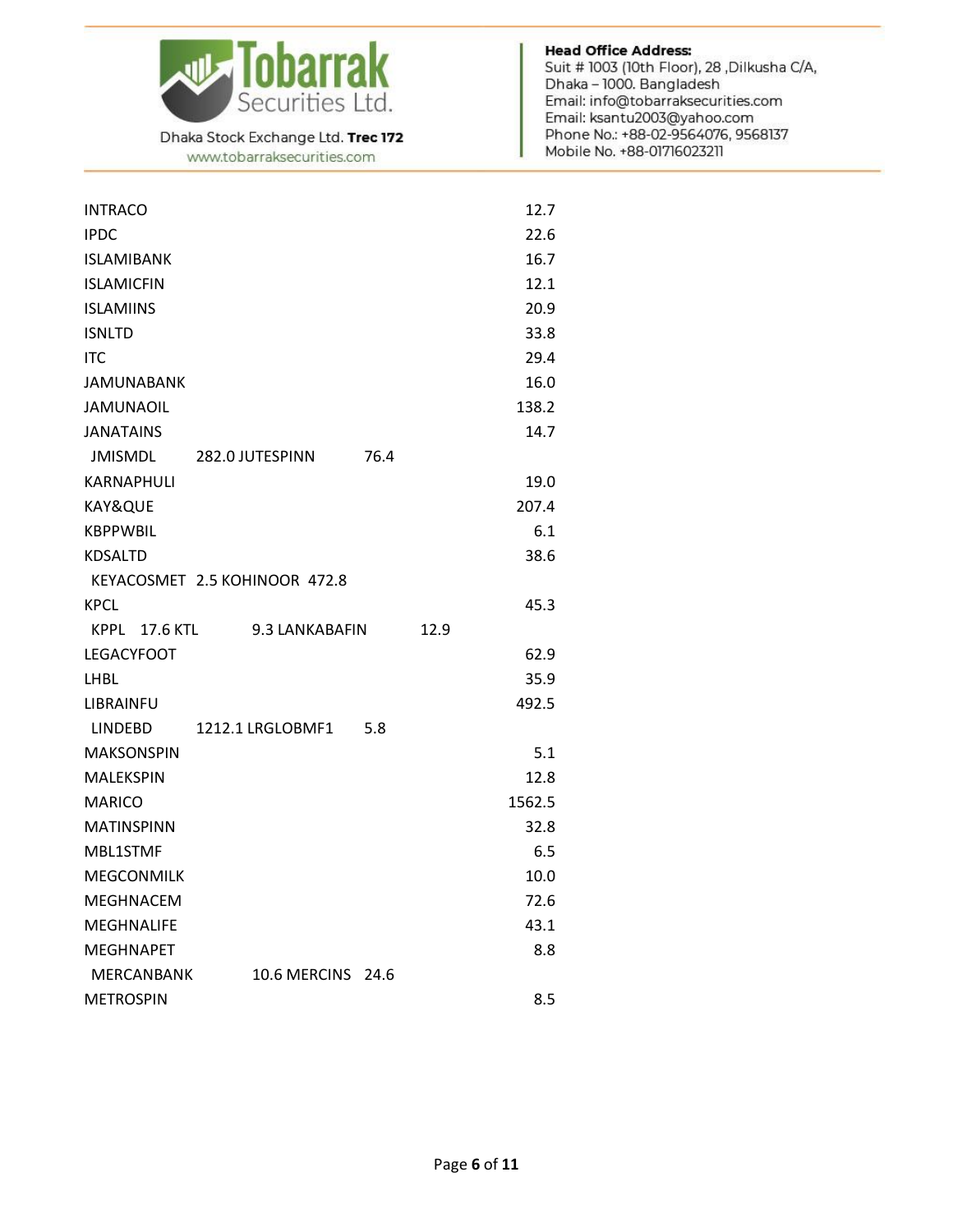

www.tobarraksecurities.com

| <b>MHSML</b>      |               |             | 7.8   |
|-------------------|---------------|-------------|-------|
| <b>MICEMENT</b>   |               |             | 43.8  |
| <b>MIDASFIN</b>   |               |             | 9.6   |
| <b>MIRACLEIND</b> |               |             | 17.2  |
| <b>MITHUNKNIT</b> |               |             | 6.6   |
| <b>MJLBD</b>      |               |             | 64.7  |
| <b>MLDYEING</b>   |               |             | 50.0  |
| <b>MONNOCERA</b>  |               |             | 126.8 |
| <b>MONNOSTAF</b>  |               |             | 794.8 |
| <b>MPETROLEUM</b> |               |             | 157.8 |
| <b>MTB</b>        |               |             | 24.1  |
| <b>NAHEEACP</b>   |               |             | 47.1  |
| <b>NATLIFEINS</b> |               |             | 215.7 |
| <b>NAVANACNG</b>  |               |             | 33.0  |
| <b>NBL</b>        |               |             | 6.8   |
| NCCBANK           | 11.5 NCCBLMF1 | 5.7 NEWLINE | 12.9  |
| <b>NFML</b>       |               |             | 8.7   |
| <b>NHFIL</b>      |               |             | 24.6  |
|                   |               |             |       |
| <b>NITOLINS</b>   |               |             | 21.8  |
| NLI1STMF          |               |             | 9.6   |
| <b>NORTHERN</b>   |               |             | 324.9 |
| <b>NORTHRNINS</b> |               |             | 16.6  |
| <b>NPOLYMAR</b>   |               |             | 56.6  |
| <b>NTC</b>        |               |             | 451.5 |
| <b>NTLTUBES</b>   |               |             | 103.1 |
| <b>NURANI</b>     |               |             | 7.7   |
| OAL               |               |             | 6.8   |
| <b>OIMEX</b>      |               |             | 24.3  |
| <b>OLYMPIC</b>    |               |             | 150.2 |
| ONEBANKLTD        |               |             | 8.7   |
| ORIONINFU         |               |             | 72.1  |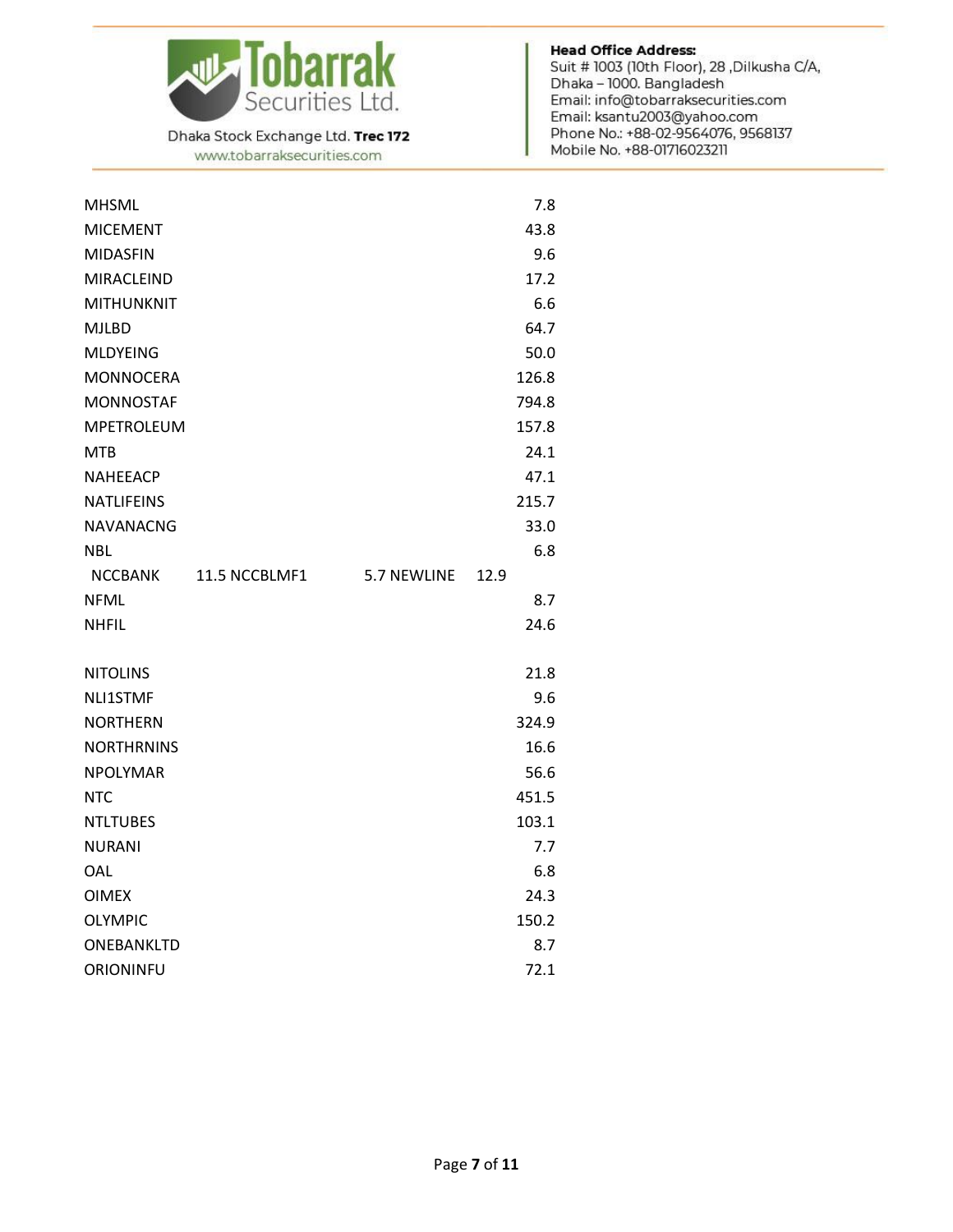

www.tobarraksecurities.com

| <b>ORIONPHARM</b> |                            |                   | 42.0  |
|-------------------|----------------------------|-------------------|-------|
| PADMALIFE         |                            |                   | 14.0  |
| PADMAOIL          |                            |                   | 166.2 |
| PARAMOUNT         |                            |                   | 36.3  |
| <b>PDL</b>        |                            |                   | 8.5   |
| PENINSULA         |                            |                   | 17.1  |
| <b>PEOPLESINS</b> |                            |                   | 15.1  |
| PF1STMF           |                            |                   | 7.0   |
| PHARMAID          |                            |                   | 371.8 |
| <b>PHENIXINS</b>  |                            |                   | 21.4  |
| <b>PHOENIXFIN</b> |                            |                   | 22.7  |
| PHPMF1            |                            |                   | 4.2   |
| <b>PIONEERINS</b> |                            |                   | 29.4  |
| <b>PLFSL</b>      |                            |                   | 3.0   |
|                   | POPULAR1MF 4.2 POPULARLIF  | 76.7              |       |
| POWERGRID         |                            |                   | 40.4  |
| <b>PRAGATIINS</b> |                            |                   | 32.2  |
| PRAGATILIF        |                            |                   | 88.3  |
| PREMIERBAN        |                            |                   | 9.9   |
|                   | PREMIERCEM 60.9 PREMIERLEA | 4.9               |       |
| PRIME1ICBA        | 5.0 PRIMEBANK              | 14.2 PRIMEFIN 6.0 |       |
| PRIMEINSUR        | 17.0                       |                   |       |
| <b>PRIMELIFE</b>  |                            |                   | 46.9  |
| <b>PRIMETEX</b>   |                            |                   | 15.8  |
| <b>PROGRESLIF</b> |                            |                   | 103.2 |
| <b>PROVATIINS</b> |                            |                   | 19.4  |
| PTL               |                            |                   | 48.9  |
| PUBALIBANK        |                            |                   | 20.5  |
| PURABIGEN         |                            |                   | 12.0  |
| QUASEMIND         |                            |                   | 34.9  |
| <b>QUEENSOUTH</b> |                            |                   | 24.0  |
| <b>RAHIMTEXT</b>  |                            |                   | 227.7 |
| RAKCERAMIC        |                            |                   | 26.0  |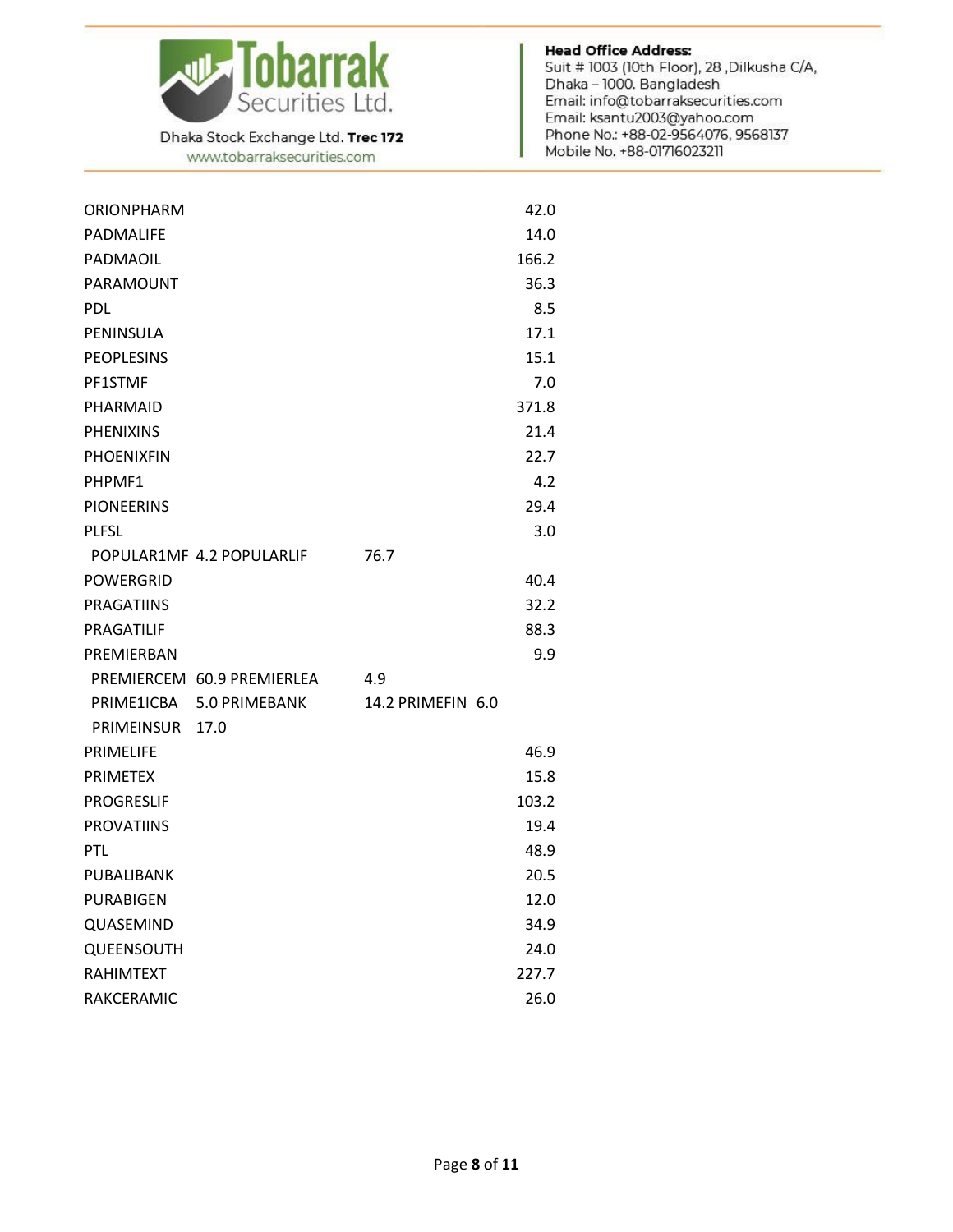

www.tobarraksecurities.com

| <b>RANFOUNDRY</b> |               |     | 119.3  |
|-------------------|---------------|-----|--------|
| <b>RDFOOD</b>     |               |     | 11.8   |
| <b>RECKITTBEN</b> |               |     | 3094.5 |
| <b>REGENTTEX</b>  |               |     | 7.8    |
| RELIANCE1         |               |     | 8.1    |
| <b>RELIANCINS</b> |               |     | 35.9   |
| <b>RENATA</b>     |               |     | 1026.2 |
| RENWICKJA         |               |     | 900.0  |
| <b>REPUBLIC</b>   |               |     | 18.6   |
| <b>RINGSHINE</b>  |               |     | 6.4    |
| <b>RNSPIN</b>     |               |     | 3.7    |
| <b>RSRMSTEEL</b>  |               |     | 22.9   |
| RUNNERAUTO        |               |     | 46.1   |
| <b>RUPALIBANK</b> |               |     | 24.4   |
| <b>RUPALIINS</b>  |               |     | 15.8   |
| <b>RUPALILIFE</b> |               |     | 39.1   |
| SAFKOSPINN        |               |     | 11.2   |
| <b>SAIFPOWER</b>  |               |     | 13.0   |
| SAIHAMCOT         |               |     | 16.1   |
| <b>SAIHAMTEX</b>  |               |     | 24.5   |
| SALAMCRST         |               |     | 18.6   |
| SALVOCHEM         |               |     | 10.1   |
| SAMATALETH        |               |     | 106.9  |
| <b>SAMORITA</b>   |               |     | 60.6   |
| <b>SANDHANINS</b> |               |     | 18.0   |
| <b>SAPORTL</b>    |               |     | 16.6   |
| SAVAREFR          |               |     | 98.1   |
| <b>SEAPEARL</b>   |               |     | 79.1   |
| SEBL1STMF         |               |     | 9.3    |
| <b>SEMLFBSLGF</b> |               |     | 7.8    |
| <b>SEMLIBBLSF</b> | 6.0 SEMLLECMF | 5.3 |        |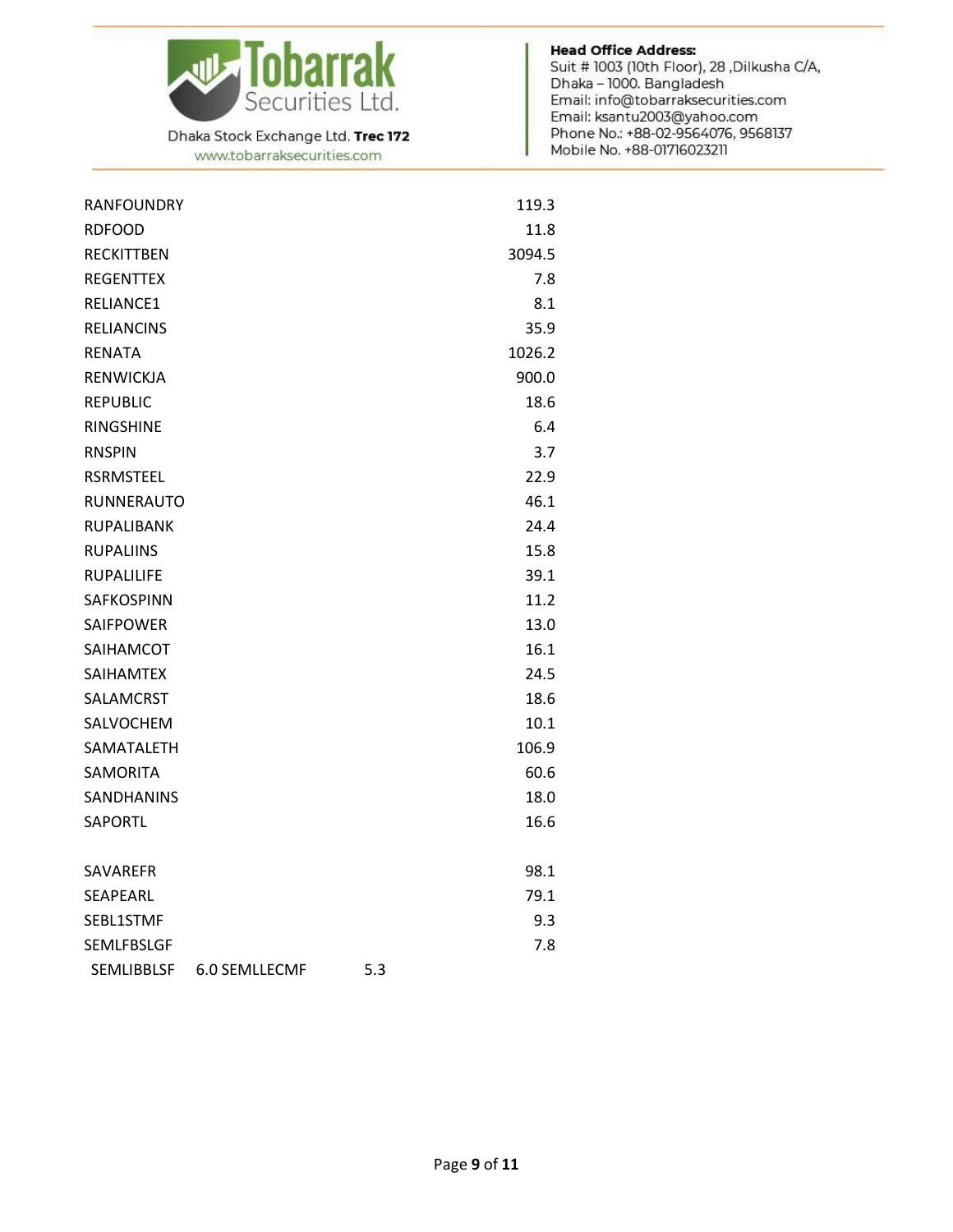

www.tobarraksecurities.com

| SHAHJABANK        |                  |              | 19.2             |
|-------------------|------------------|--------------|------------------|
| <b>SHASHADNIM</b> |                  |              | 21.6             |
| <b>SHEPHERD</b>   |                  |              | 15.1             |
| <b>SHURWID</b>    |                  |              | 21.7             |
| SHYAMPSUG         |                  |              | 23.8             |
| <b>SIBL</b>       |                  |              | 11.8             |
| <b>SILCOPHL</b>   |                  |              | 22.4             |
| SILVAPHL          |                  |              | 18.3             |
| <b>SIMTEX</b>     |                  |              | 14.6             |
| SINGERBD          | 147.0 SINOBANGLA | 48.2         |                  |
| <b>SKTRIMS</b>    |                  |              | 62.2             |
| SONALIANSH        |                  |              | 340.9            |
| <b>SONARBAINS</b> |                  |              | 30.1             |
| SONARGAON         |                  |              | 24.5             |
| <b>SOUTHEASTB</b> |                  |              | 11.3             |
| <b>SPCERAMICS</b> |                  |              | 8.0              |
| <b>SPCL</b>       |                  |              | 72.0             |
| SQUARETEXT        |                  |              | 29.0             |
| SQURPHARMA        |                  |              | 172.5            |
| <b>SSSTEEL</b>    |                  |              | 10.3             |
| <b>STANCERAM</b>  |                  |              | 307.9            |
| <b>STANDARINS</b> |                  |              | 40.0             |
| STANDBANKL        |                  |              | 7.9              |
| <b>STYLECRAFT</b> |                  |              | 146.3            |
| <b>SUMITPOWER</b> |                  |              | 35.1             |
| <b>SUNLIFEINS</b> |                  |              | 16.2             |
| TAKAFULINS        | 28.2 TALLUSPIN   | 2.7 TITASGAS | 29.7             |
| <b>TOSRIFA</b>    | 10.5 TRUSTB1MF   | 4.7          | <b>TRUSTBANK</b> |
| 24.4              |                  |              |                  |
| TUNGHAI           |                  |              | 1.9              |
| <b>UCB</b>        |                  |              | 11.7             |
| <b>UNIONCAP</b>   |                  |              | 4.8              |
| <b>UNIQUEHRL</b>  | 39.5 UNITEDAIR   | 1.4          |                  |